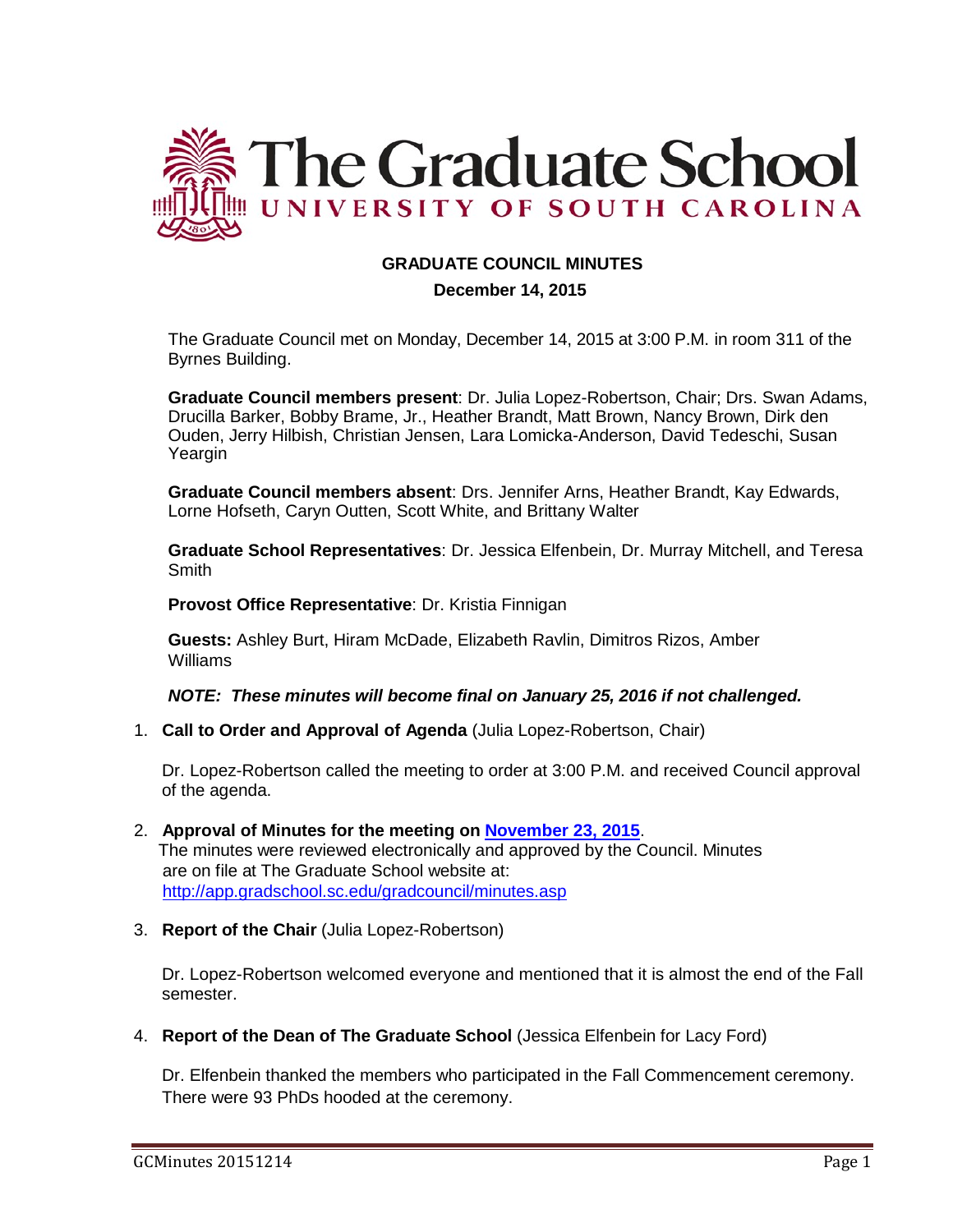Work has begun to obtain a National Endowment for the Humanities (NEH) grant to be implemented for Humanities doctoral students and may be extended to other doctoral students. The grant is called Next Generation, and it offers \$350,000 for a three year program. The purpose is to insure that institutions concentrate on the many students who are not interested in finding employment in the academy or on the tenure track. Dr. Elfenbein invited Council members who are interested in working Ad Hoc on this project to contact her at [JessicaE@mailbox.sc.edu.](mailto:JessicaE@mailbox.sc.edu) She added that this grant, if received, will allow the University to enhance professional development programs for graduate students.

# 5. **Report of the Associate Dean / Secretary of the Graduate Council** (Murray Mitchell)

Dr. Mitchell thanked Council members for agreeing to delay the Graduate Council meeting for one hour to accommodate attendance at the Fall Commencement ceremony.

He stated that he is processing a number of requests for extensions, grade changes and various nominations as the Fall semester ends.

He recently attended the Council of Graduate Schools national meeting in Seattle and learned that the programs and services offered at USC's Graduate School are solidly within the status of other graduate schools across the nation.

The implementation of on-line program delivery was discussed at the meeting. The impression given was that on-line delivery resolves many program issues, and that sharing online programs across contiguous states would be beneficial for all parties involved. Dr. Mitchell's viewpoint was that these Universities will discover that they will be competing for the same, dwindling number of students. There seemed to be a lack of awareness of the process. For example, Dr. Finnigan's office had to secure state authorization to offer on-line programs and ensure that the University adhered to the accreditation guidelines within the state where the student resides. Therefore, the University of South Carolina is well ahead of many other universities in that area.

Strategies for data collection were discussed regarding how to monitor the career path of graduate students after graduation.

Boot Camps for Dissertators is a growing trend among institutions. It is an intensive program to help get doctoral and thesis writers started on the process. The Graduate School's Zach Lukemire has offered a number of thesis and dissertation seminars, but no intensive, "Check your cellphone at the door, put everything away and come in for an intensive writing session on your thesis and dissertation," type of boot camp seminar.

Dr. Elfenbein mentioned that the Graduate School has partnered with the writing center to help graduate student start the process. Dr. Tedeschi asked if the goal of boot camp is for students who have trouble writing or have difficulty starting the process. Dr. Elfenbein answered that the writing center designates time specified for graduate students to come in and start the process. She stated that many students intend to start, but get distracted by other obligations. With the boot camp process, there are fewer distractions and students have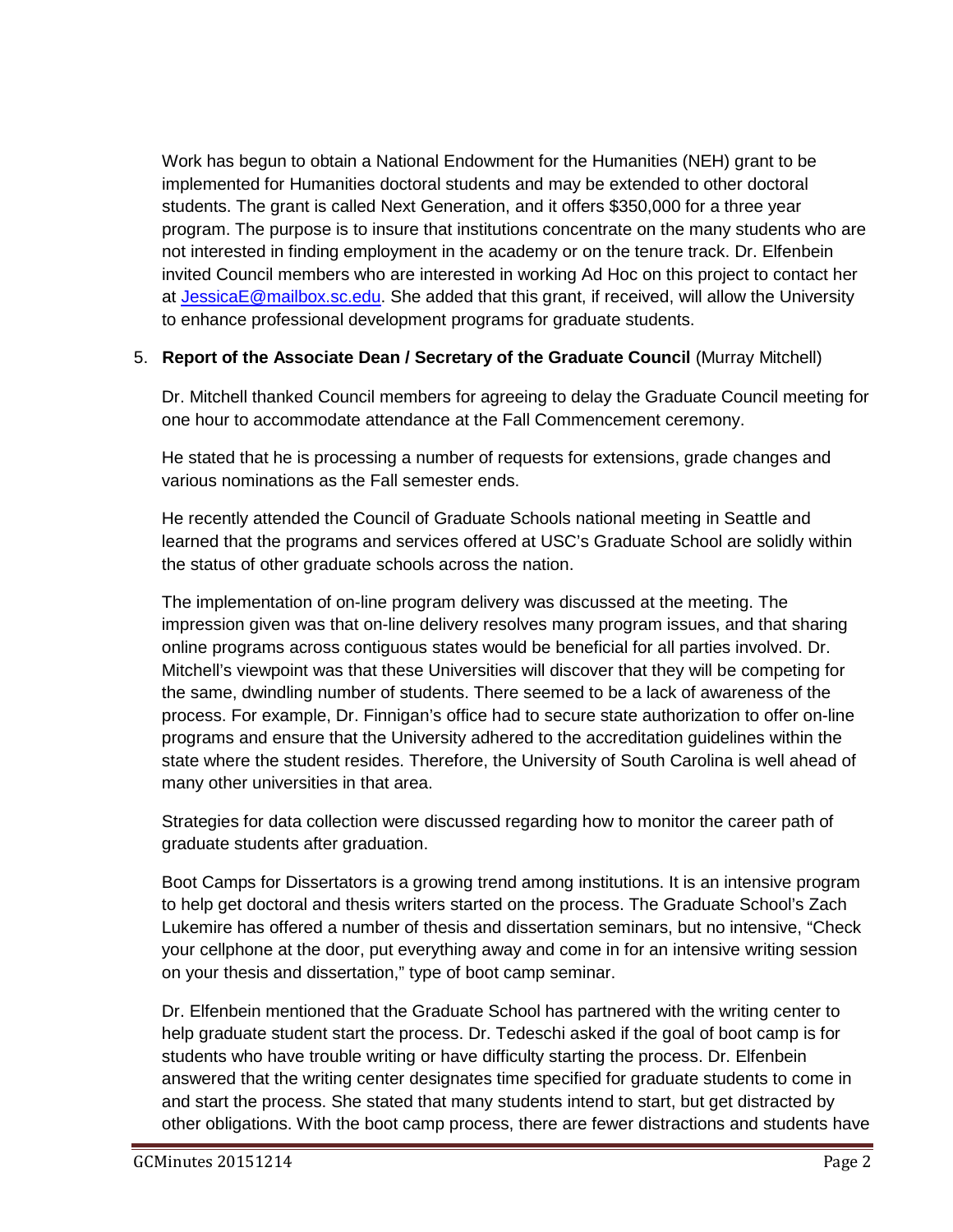time set aside to focus only on writing.

Dr. Mitchell added that many students including international students struggle with that process. Loyola University attempted to identify its students with problems completing qualifying exams and/or may have completely stopped working on a proposal. They asked graduate directors to research and identify these students. Once identified, there were approximately eight students. They were recruited and encouraged to attend two-hour meetings with a mentor once a month for 15 weeks in an intensive effort to help.

Another subject discussed at the Council of Graduate Schools meeting was for more support for advisors and mentors. For those who struggle to offer helpful advice to students, additional support would be beneficial to inform them of what it is like to assist a graduate student throughout the entire graduate process.

There is an emphasis on Humanities doctoral students and the opportunities they have in the field. In the past, the focus was on promoting STEM programs. However, the current trend is on Humanities doctoral training and that "Humanities Students Matter!"

## 6. **Report of the Graduate Student Association Representative** (Brittany Walter)

Dr. Mitchell reported for the GSA. He mentioned that Brittany Walter is in London, and the GSA President, Andrew Fogner has the flu and could not attend the meeting.

The GSA's Blue Ribbon committee will hold three focus group meetings; on January 12 from 9:00 to 11:00am, January 13 from 2:00 to 4:00pm, and on January 14 from 5:30 to 7:30pm. Graduate student cabinet members have been assigned to facilitate those group meetings.

The GSA is planning to create Affinity Groups for the Spring semester. They are coordinating with Wright Culpepper of the Graduate School to schedule dates, times and venues for the groups. In January, they plan to create an International Affinity Group, in February, a group for Graduate Students with Families; in March a group for Graduate Students with Disabilities, and in April the focus will be Student Veterans.

In late January, the GSA will host a Feedback Forum and in February, they will host a Stressbuster and CPR training event for graduate students. During the Spring semester, the GSA will continue to advocate for the over 6,000 graduate students on campus.

Dr. Elfenbein added that graduate program directors and program administrators should have received an announcement to notify graduate student to participate in the Blue Ribbon focus groups. Participation from both masters and doctoral students is very important. University administrators are interested in getting their perspective on what we are going well and what areas need improvement. Information and a link to the announcement is published here for your convenience.

Focus Group Flyer: As part of the Provost Blue Ribbon Committee on Graduate Student Life at USC, there will be facilitated graduate student Focus Groups on 1/12, 1/13, and 1/14. Please encourage your grad students to come and share their insights on topics like professional development, wellness, diversity, inclusion and equity, and community building.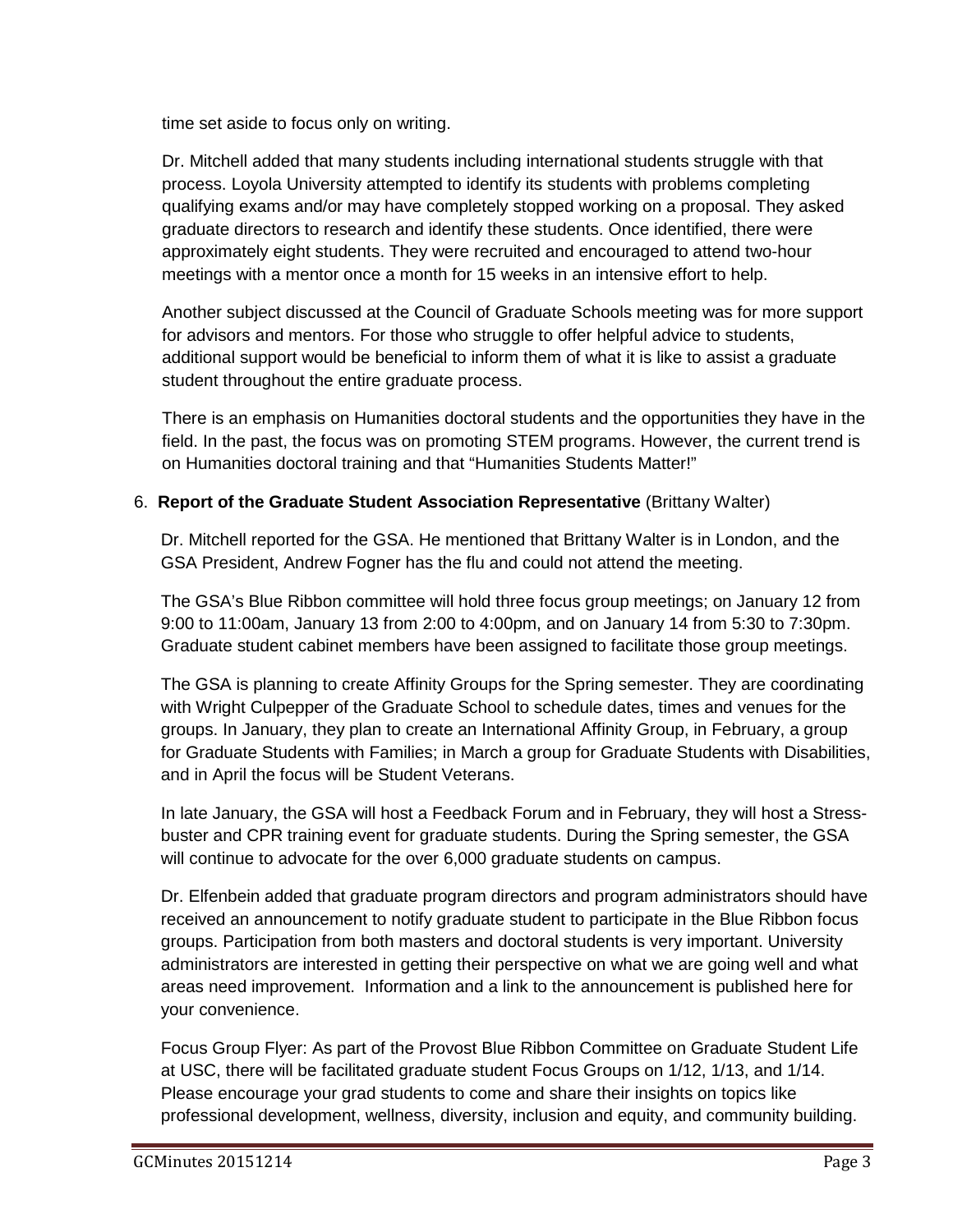More information is available at: [http://gradschool.sc.edu/facstaff/gradcouncil/2015/Focus](http://gradschool.sc.edu/facstaff/gradcouncil/2015/Focus%20Group%20Flyer%20supplement%2012-14-15%20meeting.pdf)  [Group Flyer supplement 12-14-15 meeting.pdf.](http://gradschool.sc.edu/facstaff/gradcouncil/2015/Focus%20Group%20Flyer%20supplement%2012-14-15%20meeting.pdf)

# 7. **Report of the Academic Policy and Practices Committee** (Matt Brown)

Dr. Matt Brown mentioned that the committee will meet in January to examine the policy regarding students who audit courses and discuss whether the course may be retaken for credit.

### 8. **Report of the Committee on 500/600 Level Courses, Distance Education and Special Courses** (Murray Mitchell)

A listing of 500/600 Level and Distance Education Courses was presented to Council for informational purposes only.

## **500/600 Level Courses**

None

## **Distance Education Delivery**

None

## **Special Topics Courses**

MATH 778 Spectral Graph Theory (3), Spring 2016 PSYC 841 Adult Cognitive Behavior Therapy (1), Spring 2016 PSYC 888 Psychology of Language (3), Spring 2016

### 9. **Associate Graduate Faculty Nominations** (Murray Mitchell)

None

# 10. **Fellowships and Scholarships Committee** (Heather Brandt)

Dr. Elfenbein presented for Dr. Brandt and mentioned that there are upcoming deadlines in January for two programs:

1) The Presidential Fellows Scholarship. The program is open to doctoral and MFA students. Please notify department colleagues to recommend the strongest incoming students for the scholarship. There are three rounds of nominations. Any student not funded in the first round will be reconsidered for funding each of the other rounds.

2) The Graduate Civic Scholars Program. January 19 is the deadline for the Graduate Civic Scholars Program which will begin in May 2016 and run until April 2017. Open to master's and doctoral students interested in community and public engagement and action-based research, this program provides opportunities for interdisciplinary research, involvement in social justice initiatives, and an enhanced understanding of the role of scholarship in addressing societal needs. Stipends are provided. More information is available at: [http://gradschool.sc.edu/students/gcsp.asp?page=gcsp.](http://gradschool.sc.edu/students/gcsp.asp?page=gcsp) The program will have two faculty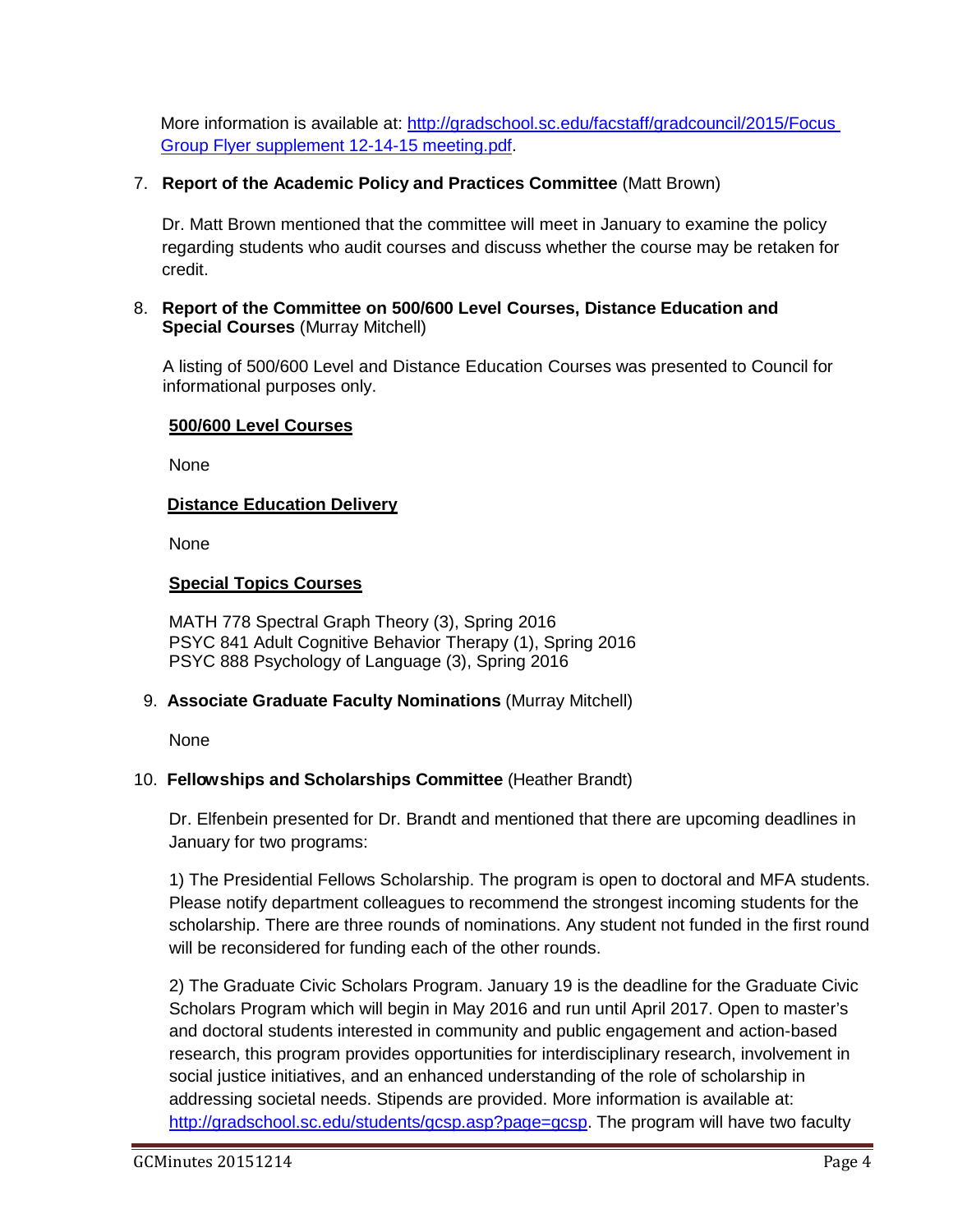directors, Kirk Foster from the College of Social Work and Allison Marsh from the History department.

Dr. Elfenbein asked the Council members, if they know of faculty who may be interested in directing the Graduate Civic Scholars program, please contact her at: [JessicaE@mailbox.sc.edu.](mailto:JessicaE@mailbox.sc.edu)

### 11. **Report of Science, Math, and Related Professional Programs Committee** (David Tedeschi)

Below is a list of proposals reviewed by the Committee. Each curricular action can be viewed at this Public Agenda review site: https://www.sc.edu/programproposal/gradagenda/?id=11.

At this Public Agenda link, the individual proposals are not live-linked, but agenda items are listed in alphabetical order. To view the full proposals, GC members and Committee Chairs still need to go to the Committee Review site, and filter for "Committees", then for the "Committee" called "Added to Grad Council agenda."

- CIVE Academic Certificate Railway Engineering, Engineering & Computing, New Certificate Program
- COMD 727, Public Health, New Course
- ECIV 784 Dynamic Analysis of Railway Systems, Engineering & Computing, New Course
- ELCT M.S. Electrical Engineering, Engineering & Computing, Change program degree requirements/bulletin language
- ELCT M.E. Electrical Engineering, Engineering & Computing, Change program degree requirements/bulletin language
- EPBO PhD In Biostatistics, Public Health, Change program degree requirements, electives and bulletin language
- NURS 738 Financing of Health Care, Nursing, Grading System Change and DED delivery
- NURS 740 Facilitative Processes in Nursing Administration, Nursing, Grading System Change and DED delivery
- NURS 741 Coordinating Processes in Nursing Administration, Nursing, Grading System Change and DED delivery
- PHYS Physics, PhD, Arts and Sciences, Change program degree requirements/bulletin language

# *All proposals were unanimously approved by Graduate Council.*

### 12. **Report of the Humanities, Social Sciences, Education, and Related Professional Programs Committee** (Drucilla Barker)

Below is a list of proposals reviewed by the Committee. Each curricular action can be viewed at this Public Agenda review site: [https://www.sc.edu/programproposal/gradagenda/?id=11.](https://www.sc.edu/programproposal/gradagenda/?id=11)

At this Public Agenda link, the individual proposals are not live-linked, but agenda items are listed in alphabetical order. To view the full proposals, GC members and Committee Chairs still need to go to the Committee Review site, and filter for "Committees", then for the "Committee" called "Added to Grad Council agenda."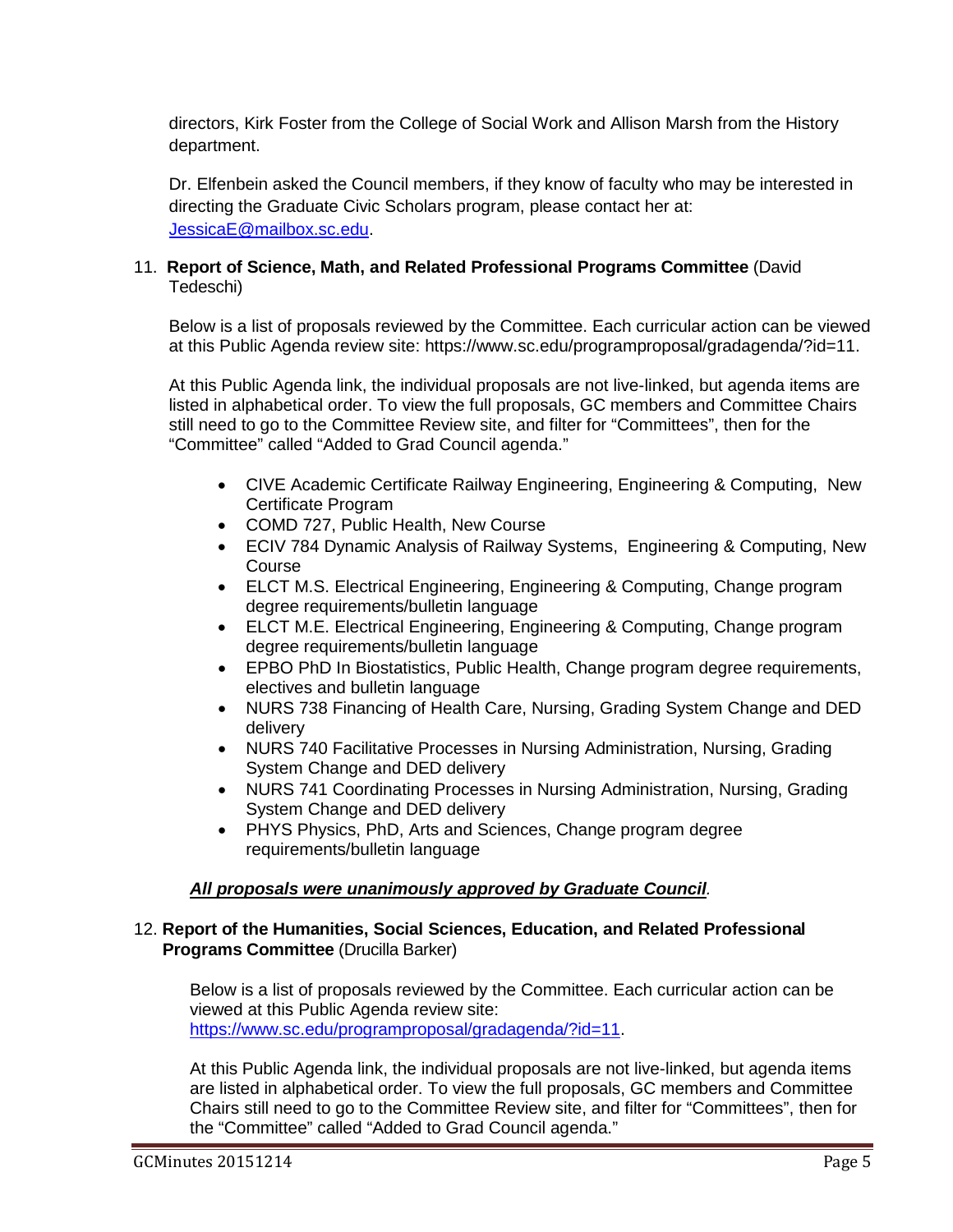- EDCS 812 Principles of Action Research, Education, New Course
- EDCS 813 Advanced Principles of Action Research, Education, New Course
- EDEX 701 Nature of Students with Autism, Education, Course delivery system changed
- EDEX 794 Foundations of Secondary Transition Planning and Supports for Individuals with Disabilities, Education, New Course
- EDRD 730S Teaching Reading and Writing in the Content Areas, Education, Change course description change/bulletin change
- EDRD 731 Assessment and the Foundations of Reading/Writing, Education, New Course
- GEOG PhD in Geography, Arts and Sciences, Change program degree requirements/ bulletin change
- INTE MAT in Physical Education, Education, Change program degree requirements/bulletin change
- INTE MT in Secondary (Mathematics, Social Studies, Science and English), Education, Change program degree requirements/bulletin change
- LANG Foreign Language MAT, Arts and Sciences, Change program degree requirements/bulletin change
- SOCY 705 Race, Class, Gender, and Sexuality, Arts and Sciences, Change course number
- SOCY 729 Selected Topics in Sociological Methodology, Arts and Sciences, Change course number and add course description
- SOCY 745 Social Demography, Arts and Sciences, Change title, description and bulletin language
- SOCY 755 Social Structures and Inequality, Arts and Sciences, New Course
- SOCY 775 Medical Sociology, Arts and Sciences, New Course
- SOCY 779 Selected Topics in Medical Sociology, Arts and Sciences, New Course
- SOWK 781 Field Instruction I: Generalist Social Work Practice, Social Work, Change grading system/bulletin language
- SOWK 782 Field Instruction II: Generalist Social Work Practice, Social Work, Change grading system/bulletin language
- ZZBA Concentration Innovation and Entrepreneurship, Business, New Program
- ZZBA Concentration Finance, Business, New Program

# *All proposals were unanimously approved by Graduate Council.*

### 13. **Report of the Grievances, Appeals and Petitions Committee** (Nancy Brown)

No report.

#### 14. **Other Committee Reports**

No report.

#### 15**. Old Business**

No report.

#### 16. **New Business**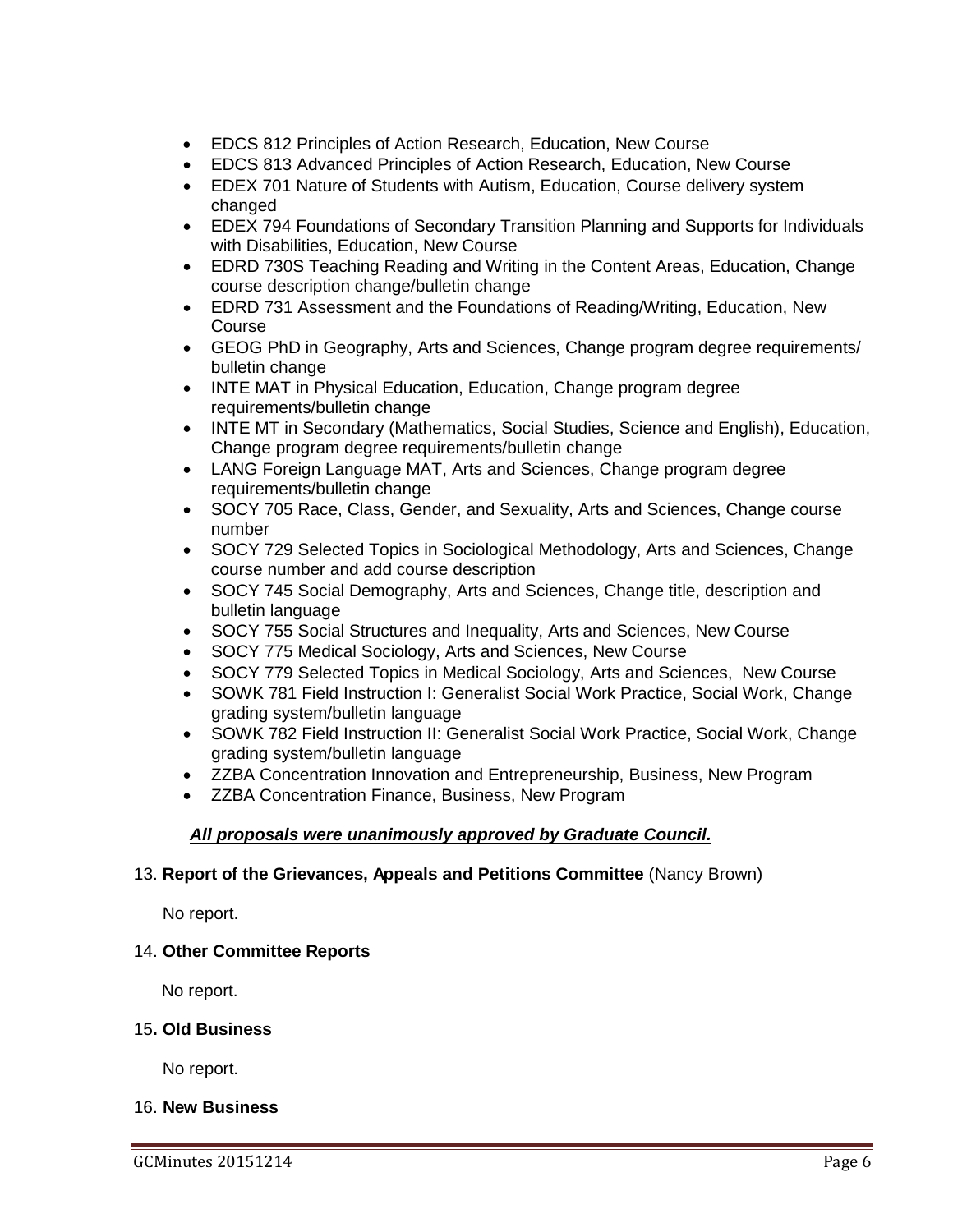Dr. Elfenbein thanked the subcommittees for *doing all of the heavy lifting* regarding the course proposals. She stated that she liked the new meeting format because it allows time for serious discussion about the quality of graduate education and graduate student life on campus. She and Dr. Mitchell have discussed an initiative for the Spring semester to develop a faculty focus group to discuss graduate education and graduate student life.

There will be subcommittees to address:

- a) Graduate Student Life
- b) Financial Realities of Graduate School
- c) Innovation and Interdisciplinary
- d) Master's experience
- e) Subcommittee on Focus Groups

There is an interest in the faculty's perspective regarding what the University is doing well and what areas need work. The University cannot improve what is not yet known to be a problem. Faculty participate is extremely helpful in that area.

Dr. Mitchell asked the Council for feedback regarding the new meeting format. A list of proposals is provided along with information on how to view the proposals prior to the meeting. This information will be provided for the next several meetings.

Dr. Nancy Brown stated that the new format places the responsibility on Council members to inform themselves about each proposal prior to voting at the meeting.

Dr. Mitchell commented that the process is very similar to Faculty Senate. If Council members are concerned that there may be an issue in their departments, there is an obligation to examine the issue. The Council always has the option to ask for more information, gut please recognize that each subcommittee member works very hard at vetting proposals. Dr. Mitchell stated that he and Dr. Finnigan attend both subcommittee meetings and witness the work that is done.

Dr. den Ouden asked if there is ever a case when the subcommittees cannot find a solution for a curriculum issue. Dr. Mitchell responded that curriculum proposals are often returned to the department with recommendations for a solution.

Dr. Mitchell stated that there is now time for Graduate Council to bring graduate-related policy and advocacy issues to bear for the University. It insures quality control for graduate programs. Graduate Council is intended to be a governing body of graduate faculty. The hope is to bring more substantive discussions regarding what a quality graduate education should look like at the University of South Carolina.

Dr. Mitchell thanked the Council for their comments and support for the new meeting format.

### 17. **Good of the Order**

Dr. Mitchell reminded Council members and guests to sign the attendance roster. He mentioned that the agenda and minutes are distributed to the President, the Provost and the Deans of the University. It is documentation of the extensive and beneficial work done by Graduate Council members in meeting their service obligations to the University.

The next Graduate Council meeting will be on Monday, January 25, 2016 at 2:00pm.